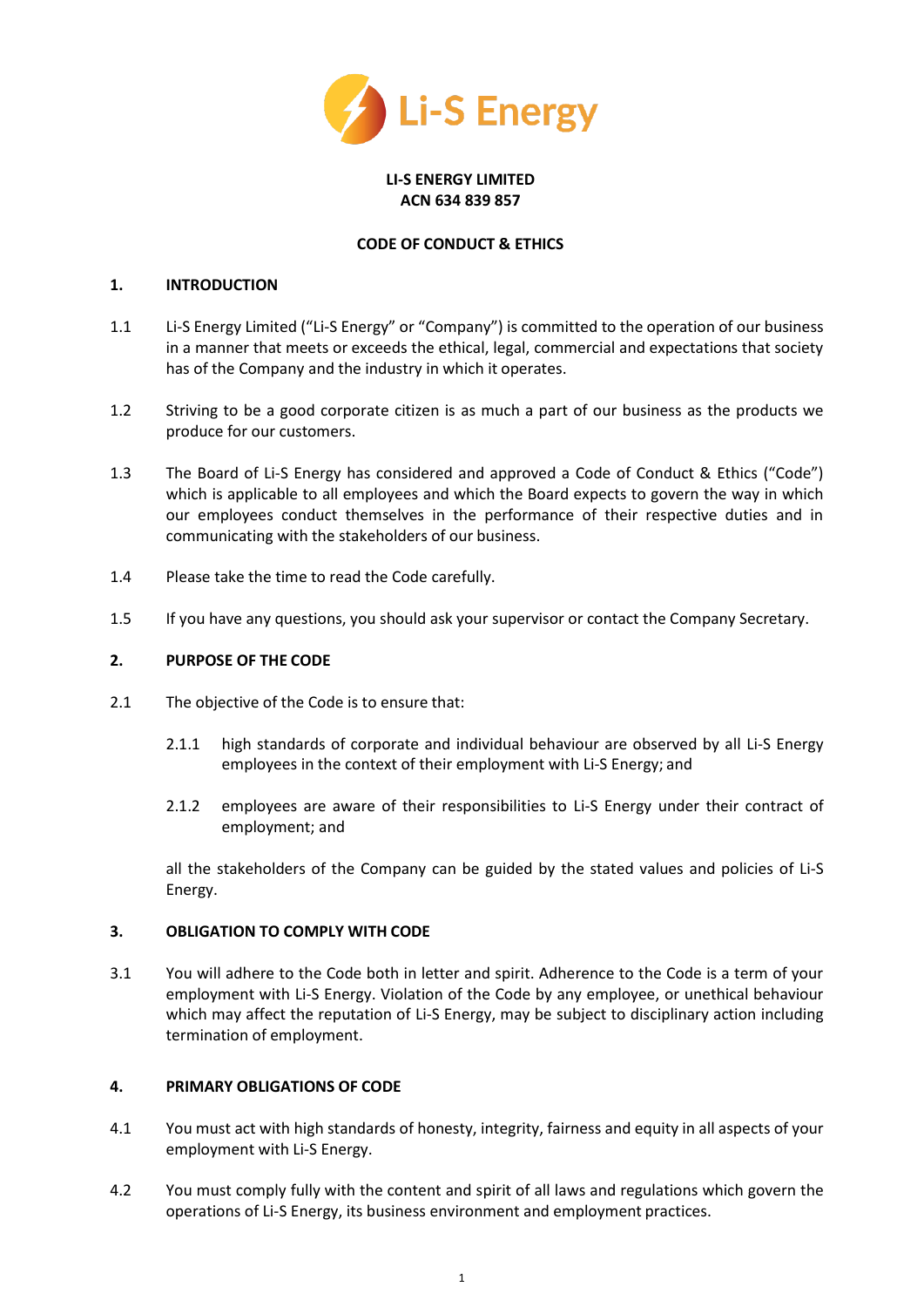- 4.3 You will not knowingly participate in any illegal or unethical activity.
- 4.4 You will not enter into any arrangement or participate in any activity that would conflict with the interests of Li-S Energy or prejudice the performance or professional duties.
- 4.5 You must actively promote compliance with laws, rules, regulations and this Code.

## **5. PERSONAL RESPONSIBILITY**

5.1 Li-S Energy employees should always act with the highest standards of ethics and integrity in their dealings with customers, suppliers, creditors, shareholders, competitors and other employees. Underpinning this standard is a commitment by each employee to being truthful, honest and trustworthy and a recognition that superior ethical behaviour means complying with the spirit, as well as the letter of the law. Consequently, you must not engage in any conduct which brings discredit upon the Company.

### **6. CONFLICTS OF INTEREST**

- 6.1 You have a duty to act in the best interests of Li-S Energy. During your employment, however, there may be occasions whereby your own interest conflicts with those of the Company for whatever reason.
- 6.2 If you do find yourself in this situation you need to take immediate action to remove the conflict. If you are unsure what to do, speak to your supervisor or the Company Secretary.
- 6.3 A supervisor who is consulted about a potential conflict of interest will ensure that measures are put in place to protect parties affected by the conflict of interests from that conflict. Depending on the nature and extent of the conflict, the measures taken to protect against conflict of interest may include:
	- 6.3.1 ensuring that the conflicted or potentially conflicted employee does not participate in the relevant decision or activity; or
	- 6.3.2 disclosing the conflict to third parties affected by the conflict; and
	- 6.3.3 ensuring that the conflicted or potentially conflicted employee is not the sole decision maker on the matter.
- 6.4 You must otherwise not allow your personal interest to conflict with the interests ofLi-S Energy.

### **7. OPPORTUNITIES ARISING FROM COURSE OF EMPLOYMENT**

7.1 You will not take advantage of property, information or position, or opportunities arising from these, for personal gain or to compete with Li-S Energy.

# **8. GIFTS, BENEFITS AND HOSPITALITY**

- 8.1 No employee should seek a gift or benefit from any party in the performance of their duties. Li-S Energy has a Bribery and Corruption Policy which is published on the Company's website. You should refer to this.
- 8.2 No employee should accept significant gifts or other benefits that could have the potential to impair his or her judgement or could be seen to be a conflict ofinterest.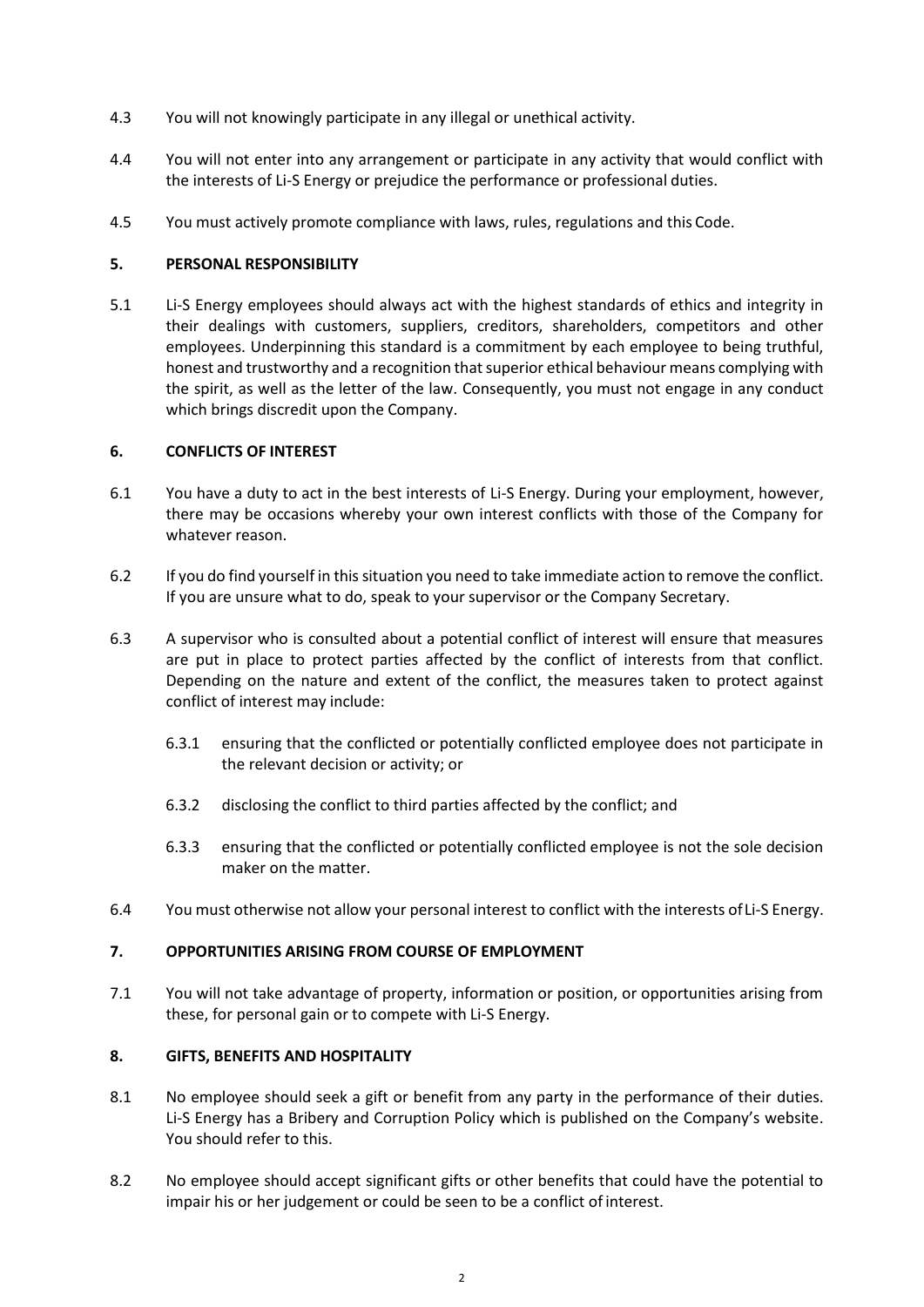- 8.3 If you are in doubt about whether a proposed gift or benefit is significant, speak to your supervisor or the Company Secretary.
- 8.4 All gifts and other benefits received by employees must be disclosed to their supervisor.

## **9. DISCLOSURE AND USE OF INFORMATION**

- 9.1 You have a continuing duty of trust and confidence to Li-S Energy.
- 9.2 During your employment with Li-S Energy you may become aware of information concerning the Company or a third party which is confidential.
- 9.3 You should not use this confidential information in a way which creates a personal benefit to you or to another party not entitled to make use of the information. Such information often has the potential to cause damage or create a benefit if disclosed without permission and should always remain confidential. If you are uncertain about whether information may be disclosed or used you should always seek guidance before proceeding to do so.

### **10. INSIDER TRADING**

- 10.1 It is a serious criminal offence for any person to apply for, buy or sell, shares in Li-S Energy while they have inside information concerning the Company. Li-S Energy has a detailed Security Trading Policy which is published on the Company's website. You should also refer to this.
- 10.2 Inside information is that information which is not generally available, and which if it was generally available, would be expected to have a material effect on the price or value of Li-S Energy shares.
- 10.3 This applies not only to Li-S Energy employees, but any other person (such as a friend or family member) who has inside information concerning the Company.
- 10.4 If you have doubts as to whether you can buy or sell Li-S Energy shares under the terms of this policy you should contact the Company Secretary.

### **11. PUBLIC STATEMENTS**

11.1 No employee is authorised to make or issue public statements about the Company unless these have been authorised by the Board or Chief Executive Officer. This includes public speaking engagements and conversations with the media.

## **12. SEXUAL HARASSMENT**

- 12.1 Sexual harassment in the work environment will not be tolerated under any circumstances.
- 12.2 Sexual harassment means any unwanted, unwelcome or uninvited behaviour of a sexual nature which makes a person feel humiliated, intimidated or offended.
- 12.3 Li-S Energy has established a separate policy which specifically deals with this issue. You should make yourself familiar with the contents of this policy and ensure that you comply with it in all respects.

### **13. EQUAL OPPORTUNITY**

13.1 Li-S Energy is an equal opportunity employer.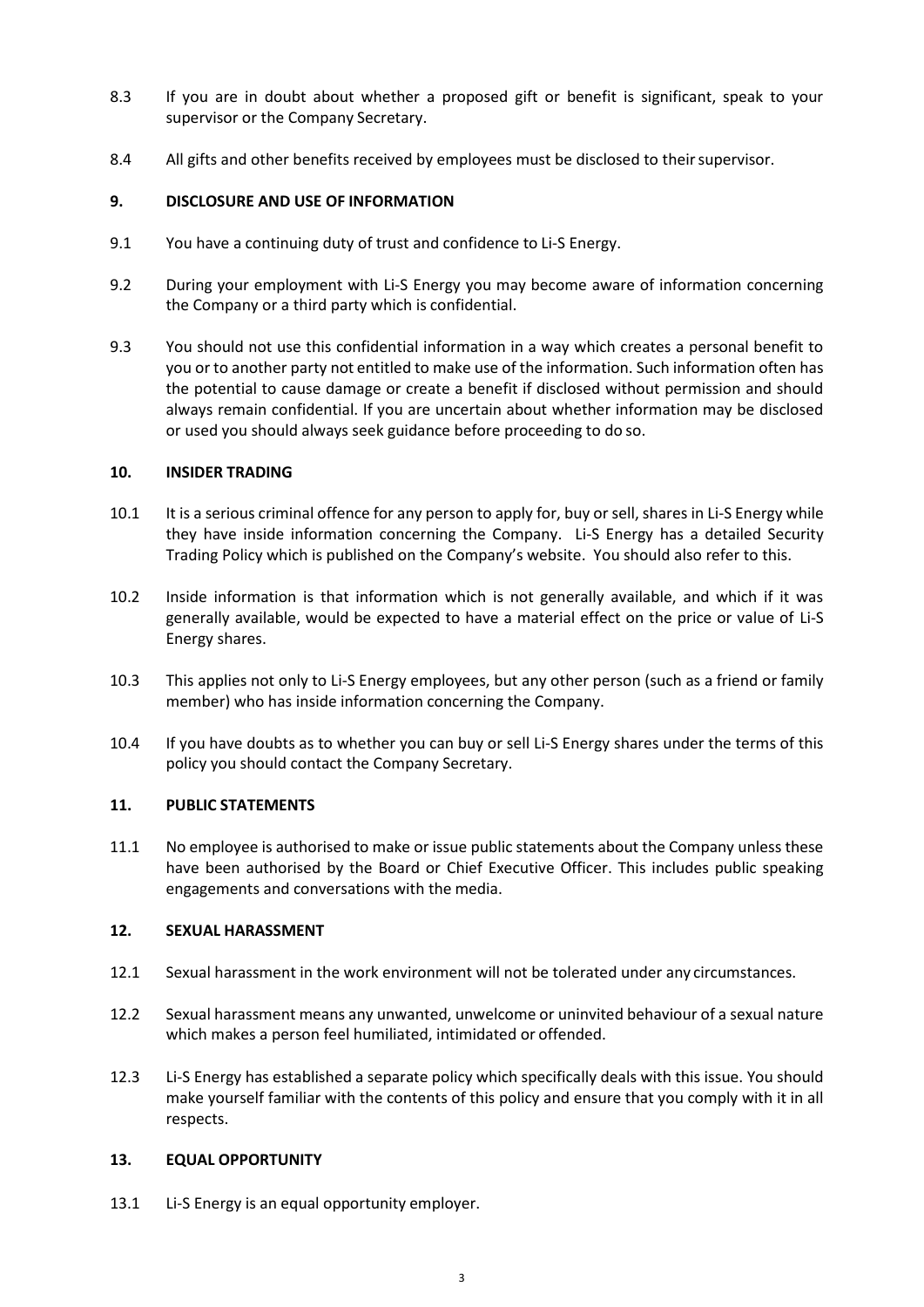- 13.2 The Company takes very seriously its efforts to ensure that all employees, and prospective employees, have an equal opportunity to participate and contribute to the business free of prejudice and discrimination. Li-S Energy considers this not only fair and just but makes good business sense.
- 13.3 Discrimination on any grounds will not be tolerated and, if found to exist, will result in disciplinary action including termination.

## **14. WORK ENVIRONMENT**

- 14.1 Li-S Energy is committed to providing its employees with a working environment which is healthy, safe and productive.
- 14.2 While the Company is continually taking action to ensure the safety of its employees, it is expected that each employee will also take responsibility for their own safety and that of their colleagues.
- 14.3 Workplace bullying, intimidation or harassment of any kind will not be tolerated.

## **15. ENVIRONMENTAL CONSIDERATIONS**

- 15.1 You should perform your duties in a manner consistent with the Company's on-going commitment to undertaking its business operations in a way which minimises the impact on the environment.
- 15.2 You should contribute wherever possible to the stated objectives of the Li-S Energy Environmental Policy and assist in the development of operational practices and procedures which have sustainable environmental benefits.

### **16. OTHER POLICIES REGULATING EMPLOYEE BEHAVIOUR**

Li-S Energy also requires you to comply with policies relating to:

- occupational health and safety;
- injury management and return to work; drugs and alcohol;
- the environment;
- computer usage, information systems and on-line services; discrimination, harassment and bullying;
- discipline and termination;
- workplace grievances;
- personal leave;
- parental leave;
- training and development; privacy; and

any other policy developed by the Company which relates to your employment.

### **17. REPORTING VIOLATIONS OF THE CODE OR OTHER UNETHICAL CONDUCT**

17.1 You are required to report breaches of the Code or other unethical conduct Supervisor and/or the Company Secretary. Li-S Energy has a Whistleblower Policy which is published on the Company's website. You should also refer to this.